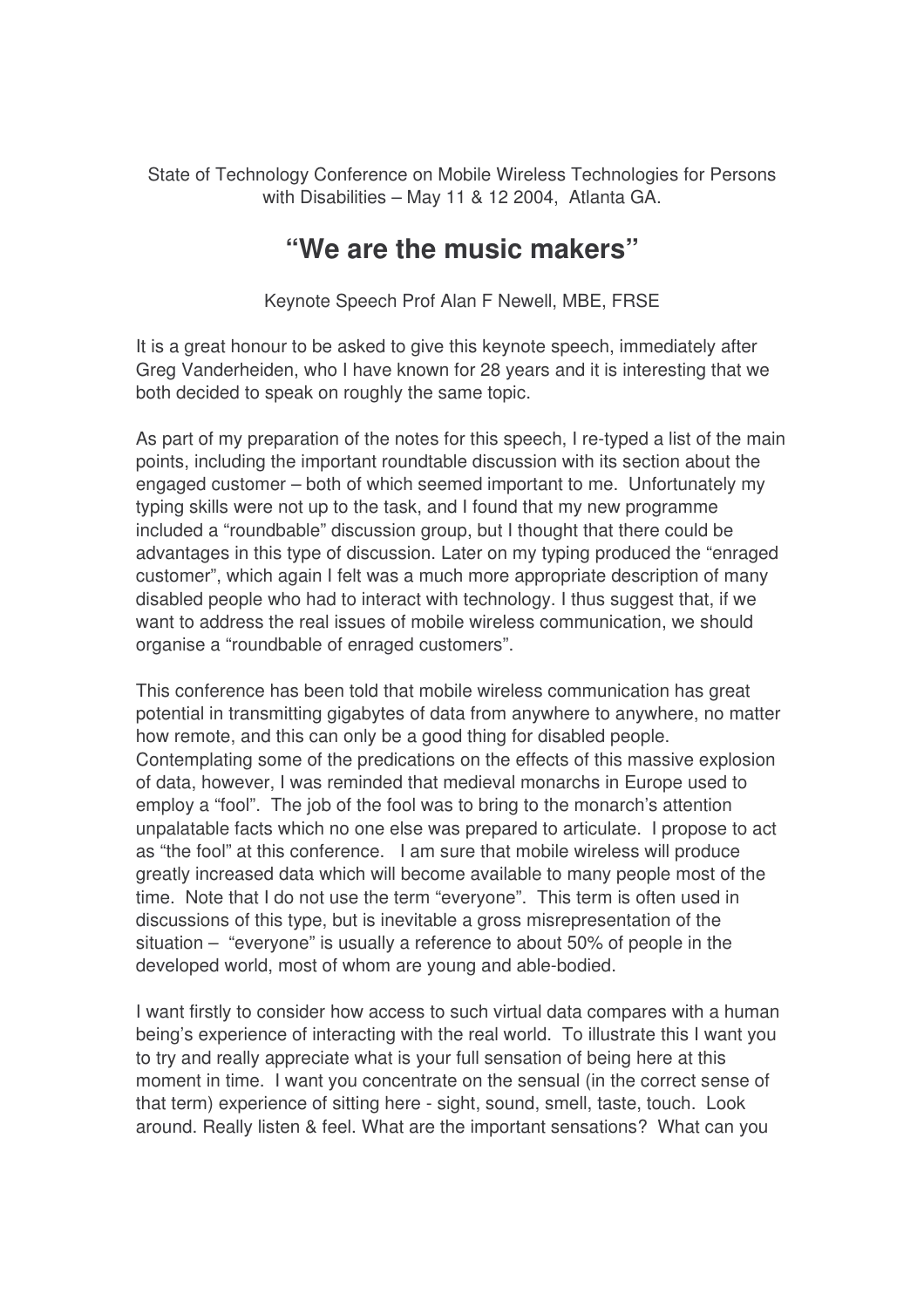see out of the corner of your eye, what sounds can you hear? Consider the many ways you can communicate with others in the rooms. What messages are you sending to them?

Now transport yourselves to the brave new world when mobile wireless technology will enable you partake of this conference from your office or home via your P.C., or even via your mobile phone on your yacht, or walking down the street. What is going to be your interface to this world – how small is the screen? how many pixels are on it? how good is the earphone? how many buttons are there on the keypad? how close is the microphone? How would using a mobile phone to interact with this conference relate to your relationship with the real world here and now, and will your concentration on the virtual world mean that you would be run over or capsize and drown? [This is no idle threat - it is safer to be drunk whilst driving than using a mobile phone, including a hands free one].

Even when it is working well, your mobile wireless interface will have produced very severe tunnel vision, your hearing will be impaired, you will have no feeling in your skin, you will have lost your sense of smell, and you will be very lucky to be able to send the speaker a text message let alone anyone else in the room. No longer can you raise your eyebrows to someone at the other side of the room, or whisper in the ear of your neighbour to arrange an assignation after the talk. A very impoverished experience. If Shakespeare lived today, Hamlet might have said that "there are more things in heaven and earth Horatio than can be accessed via our mobile wireless technology".

What is the problem? There is an incredible virtual world out there - full of data, radio waves galore, but we are constrained by our ability to transfer that virtual world of radio signal to our internal consciousness. Current mobile wireless technology creates a window on the virtual world which is very much less effective than our interface to the real world, and this situation is unlikely to get very much better in the future. We must live with that realisation, and decide ways in which we can – in the words of the theatre – "suspend our disbelief" and consider how can technology help us to do this.

I liken the current internet to a mountain - it is wild, untamed, unpredictable, amazing, frightening  $-$  the view from the top can be magnificent, but it is a great struggle to get there. Mobile wireless will provide us with even more accessible mountains. Will these be - just like real mountains - ugly, inhospitable, dangerous spaces ? Imagine having pornography, adverts for Viagra and requests from nephews of Dictators with a spare 15 million dollars sent to you all the time regardless of where you are or what you are doing. Add to this all the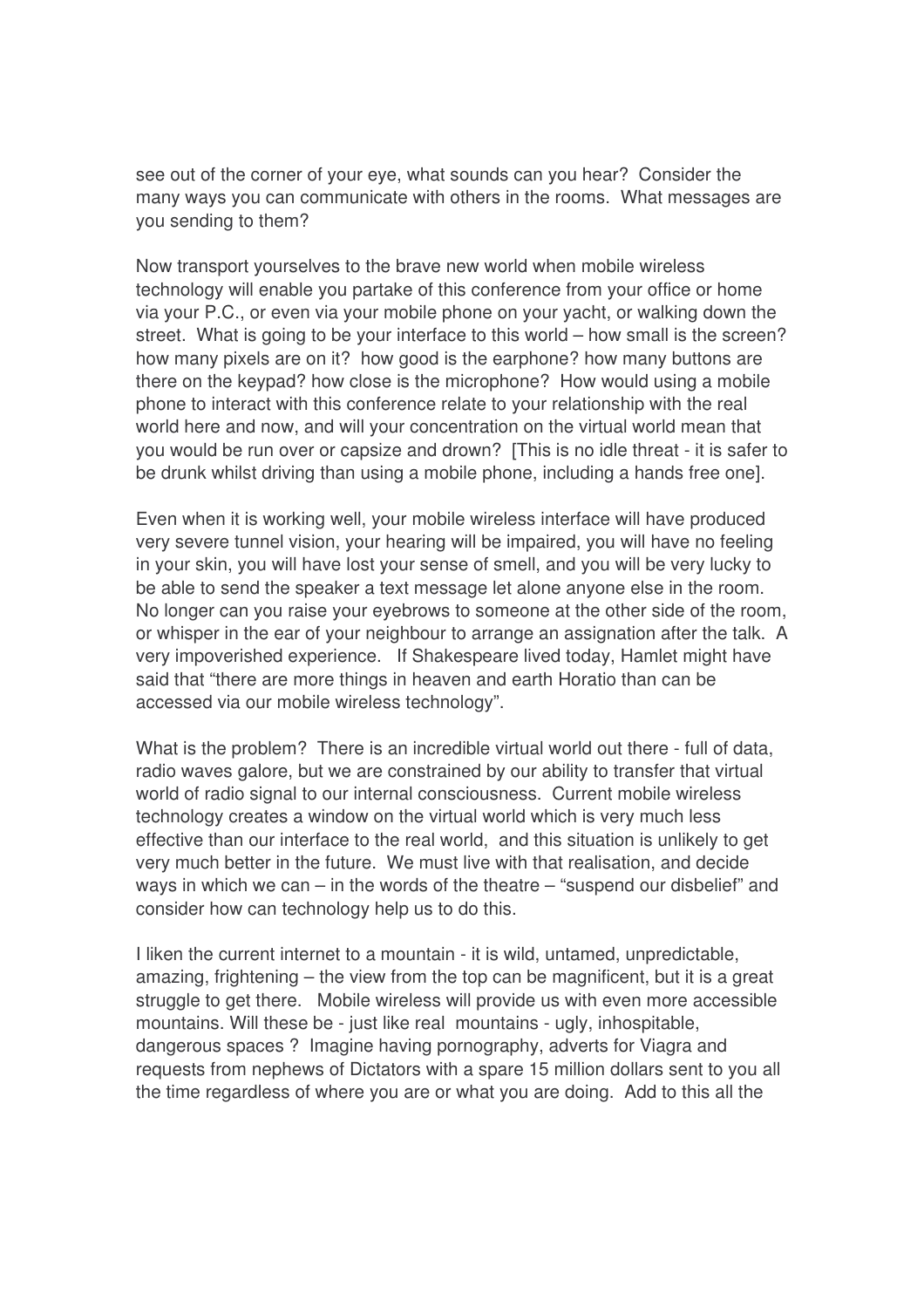legitimate emails which our friends and colleagues will insist on sending us (The horror of the inbox after a few days absence!).

But I love mountains and go there for leisure – the internet is something I put up with and only use when I need to. We need to remember that the "beauty of mountains" was a cultural construct of the Romantics in the 19<sup>th</sup> Century, and it was only after the Romantics re-badged mountains as beautiful sublime places that people learnt to love them. Perhaps this will happen to mobile wireless, but that world will need to be described in a way which is acceptable and accessible to the public not just to technocrats. John Gill commented that "customers are not interested in the technology behind mobile wireless". We "experts", however, do tend to describe its benefits in a way which only a graduate student in technology can understand. We need methods for changing the face of this mass of data – most of which is either disgusting or useless or often both - and we need "Romantics" of the virtual world to sell the concept.

We also need to ensure that old and disabled people benefit from the technology, and that we do not repeat the mistakes of the past. That last great technological revolution "Windows" was a great leap backwards as far as blind people were concerned. {Blind people, who had been very efficient workers, were sacked because they could not use the new technology}. It took several years to recover from this situation, which we have heard has been repeated with the introduction of screens on mobile phones.

The use of Power Point within lectures can be very powerful, but it provides yet another visual input for deaf people which may detract from their watching a sign language interpreter or a real time transcription. There are no built in guidelines for making such slides accessible to able-bodied people let alone those with disabilities. It is so easy to create inaccessible, confusing and illegible slides. It is also interesting to note how much support this technology needs, and, even with this support how many problems can arise with this allegedly mature technology during a single conference.

There are many historical examples of where the introduction of technology has not been a major success as far as disabled people are concerned. So, although we have heard many ways in which mobile wireless can support older and disabled people during this conference, we need to look carefully at these amazing possibilities of data provision to people and consider what challenges there are in ensuring that this data does actually support people, especially disabled people, in the activities in which they wish to partake.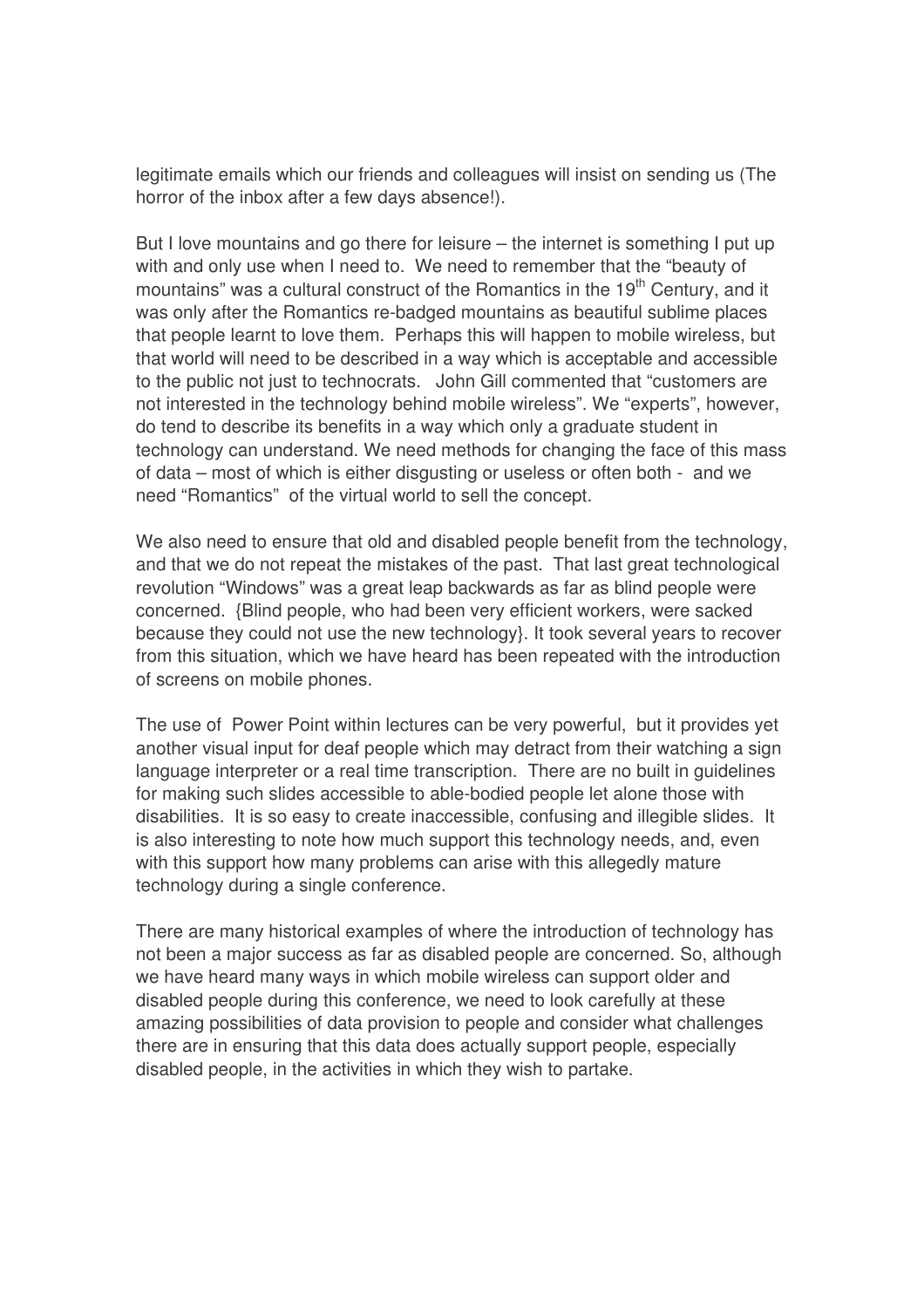There is a real challenge in communicating information, or knowledge, rather than data, to people and between people. The good news for this conference is that rehabilitation engineers have been addressing the problems of people with communication dysfunction – both input and output for many years, and have many successes. The first users of interactive text messaging were deaf people using second hand teletypes and they found it invaluable. Disabled people were the first people to transmit alphanumeric data using reduced keyboards, the first group who used menus to enhance searching via reduced keyboards, and who used speech output seriously. They were the first group who used predictive systems to improve keyboarding. It took mainstream engineering many years to appreciate these good ideas (text messaging was not even deliberately designed into mobile phones – it was a side effect of network management facility). So we have a head start in terms of experience in getting the best out of human interfaces, and we have experience in the design of simple and accessible interfaces. Interfacing effectively to wireless mobile, however, is still a great challenge, and it is an even greater one to ensure that this can be done by older and disabled people.

Human beings exist by being able to filter data they do not need and they can do this very effectively in the real world (the cocktail party effect; scanning a newspaper). People have enormously effective filters for real world data. Huxley claimed that the human mind was mainly an information filter. He also found that LSD suppress these filters so that all sense data seems equally important – but this made normal life impossible. The virtual world currently seems to be operating with a high level electronic LSD. Google is one antedote, for text – but not for sound or pictures, or smell or taste. Also solutions such as Google are fine when you know, more or less, what you are looking for, but they are less useful for browsing [which makes it amusing that browsers are called browsers – it being the one function which they cannot help with]. In this respect, it is salutary to remember that inventions occur because people notice the unexpected - something they had not been searching for. You could argue that finding something you don't want happens all the time with internet searches – but this usually causes is immense frustration, and I have never yet had a serendipitous moment on the web.

The problem with many technologists is that they often make the mistake of assuming that anything which requires physics is inherently difficult and anything which requires knowledge of human behaviour is trivial. In the 60s the phrase "flying to the moon" implied something was impossible, whereas, at that time, "experts" claimed that the outstanding problems of speech recognition would be solved in 2 years time and that there would be enormous markets in 5 years time. This same prediction has been made for speech recognition technology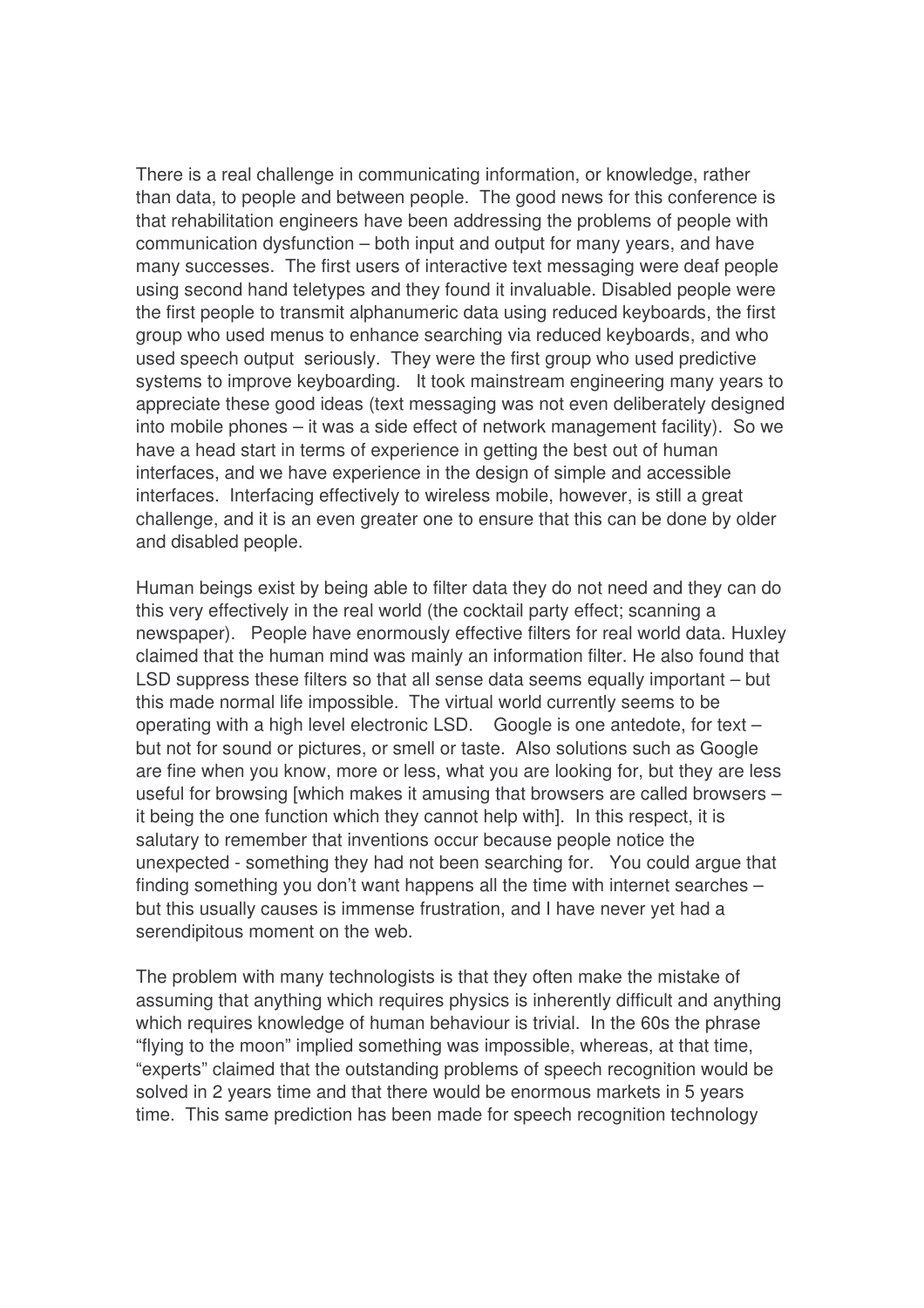approximately every five years since then. It was last made yesterday at this conference ! You will also recall Bob William's call for "transparent, easy to use interfaces for disable people". This is particularly ironic considering most interfaces to mobile wireless devices provide significant challenges even to those people, who are at the peak of their intellectual and physical abilities, whose only impairment is being over 25 years of age. We need substantially less data and possibly an order of magnitude reduction in functionality in many of our communication and information technology systems at ensure that the majority of people, including older and disabled people, are going to be able to use them effectively.

The problems of interfacing with real people is only partially a physics problem – it is mainly a problem of really understanding how human beings work. It is actually a hard problem and needs an interdisciplinary approach. But many in the engineering community will perceive such projects, which do not depend on hard physics, to be either trivial or not very important. So don't expect much support if you embark of this field of endeavour.

In addition, this might seem to be boring, but it is important to work towards providing practical solutions to real problems, which do not actually require magic. John Hockenberry talked about the people who persisted in offering him "Jet Packs" as solutions to his problems - complex, high tech devices which were not only unrealistic, but did not solve the problems he actually had. A colleague of mine who is blind was discussing the latest research into navigation – some very exotic technology, and made the comment "I can find the hotel from the railway station that is not a problem, but I cannot find my way back from the hotel restaurant to my bedroom". Almost no one was investigating that problem, possibly because the engineers did not realise it was a problem or they did not have a realistic solution. Also the problem was perceived as "trivial" because, unlike wide area navigation systems, it did not seem to require hard physics.

It is also really important to be radical - a number of things I have worked on were considered to be entirely misplaced when I began. I suppose if I have learned any lessons in my life it is perseverance in the face of odds.

In the late 1960s, and early 1970s, the whole of the Augmentative and Alternative Communication (AAC) field was attacked on the basis that technological devices may discourage non-speaking people from learning to talk. Some Speech and Language Therapists were even sacked because they were not concentrating on improving the speech of their clients. That battle was finally won, and it was proven that natural speech would increase with the use of AAC devices. But even after that change, the work in Dundee in the 1980s, on